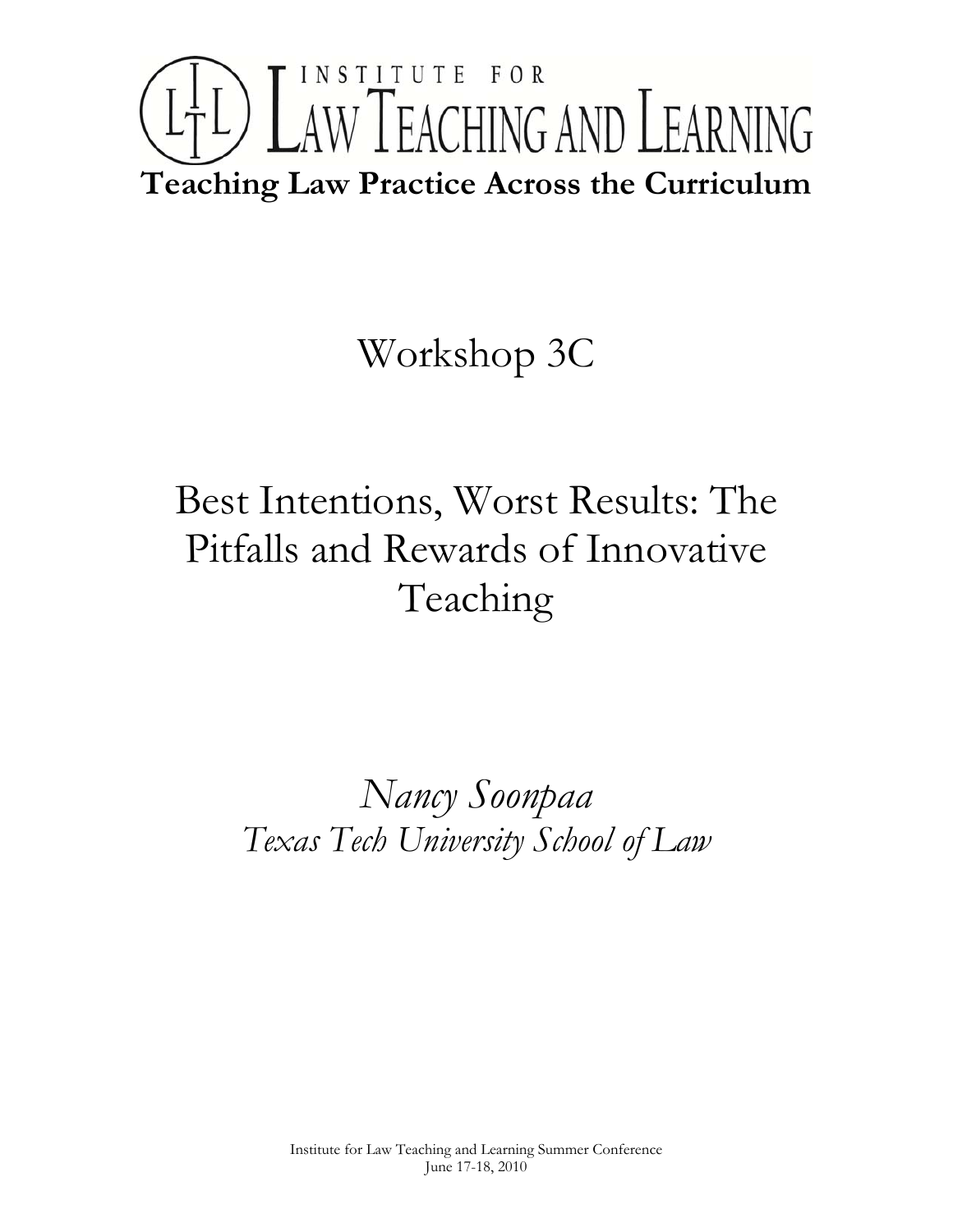### **BEST INTENTIONS, WORST RESULTS: THE PITFALLS AND REWARDS OF INNOVATIVE TEACHING**

**N S ancy oonpaa Professor of Law Texas Tech University School of Law**

**Institute for Law Teaching and Learning Summer Conference Washburn University School of Law June 17-18, 2010 1**

#### **INTRODUCTION**

#### o Story

- <sup>|</sup> Implicit assumptions
	- y Limitations of traditional legal pedagogy
	- y Varying receptiveness to new teaching methods by law schools/faculty
	- y Varying comfort level with new teaching methods by those faculty who want to try them

#### CREATIVE TEACHING, REWARDS, PITFALLS, AND PITFALL MANAGEMENT

- **o** Using technology
- o Offering multiple assessments
- <sup>|</sup> Introducing concepts with creative non-law examples and "new" pedagogical techniques
- <sup>|</sup> Incorporating small groups and peer assessment
- <sup>|</sup> Choosing multiple readings instead of or in addition to a main casebook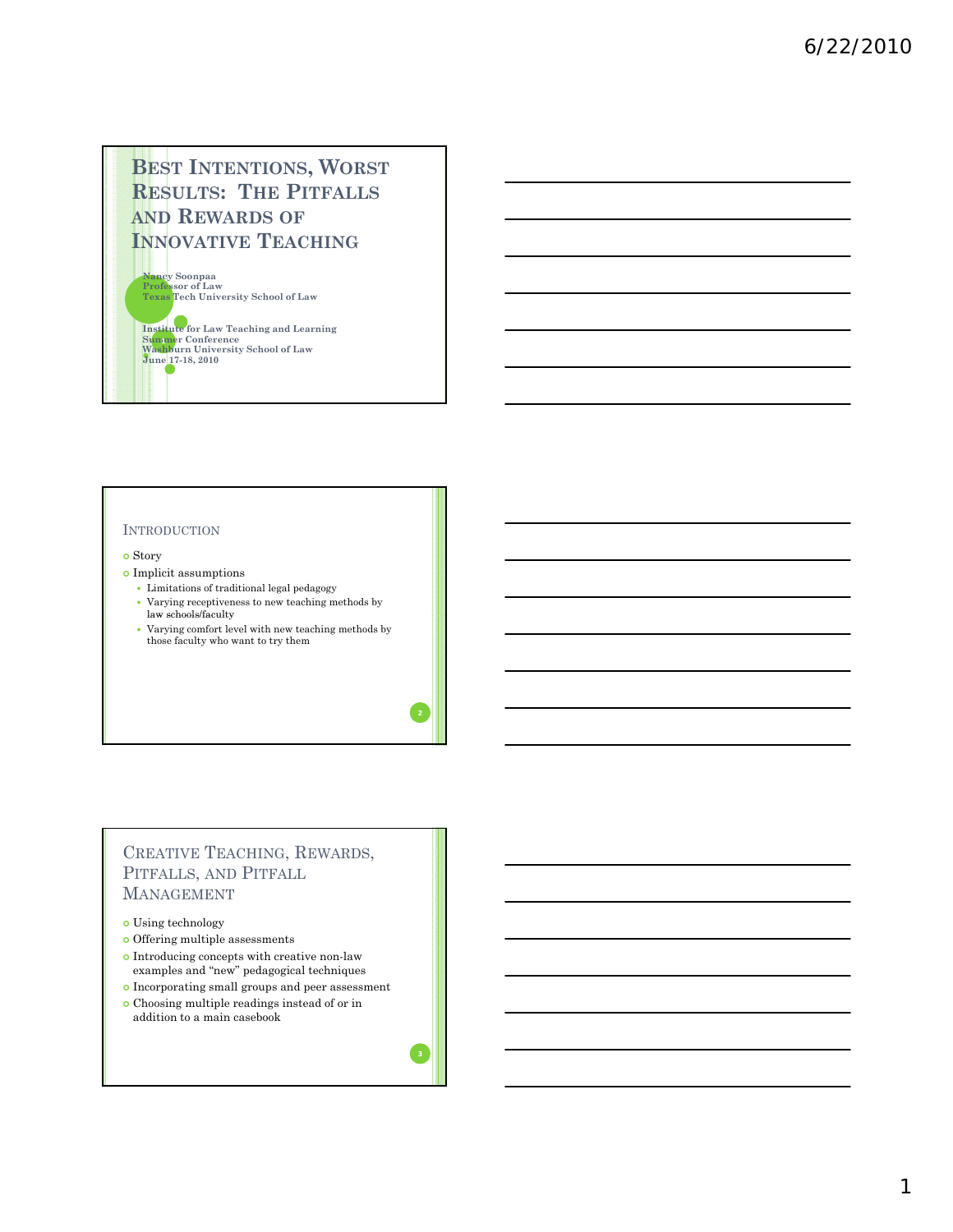### CREATIVE TEACHING, REWARDS, PITFALLS, AND PITFALL MANAGEMENT

o Using technology

#### USING TECHNOLOGY

- $\bullet$  Reasons and rewards
- $\bullet$  Potential pitfalls and pitfall management

### CREATIVE TEACHING, REWARDS, PITFALLS, AND PITFALL MANAGEMENT

#### o Using technology

<sup>|</sup> Offering multiple assessments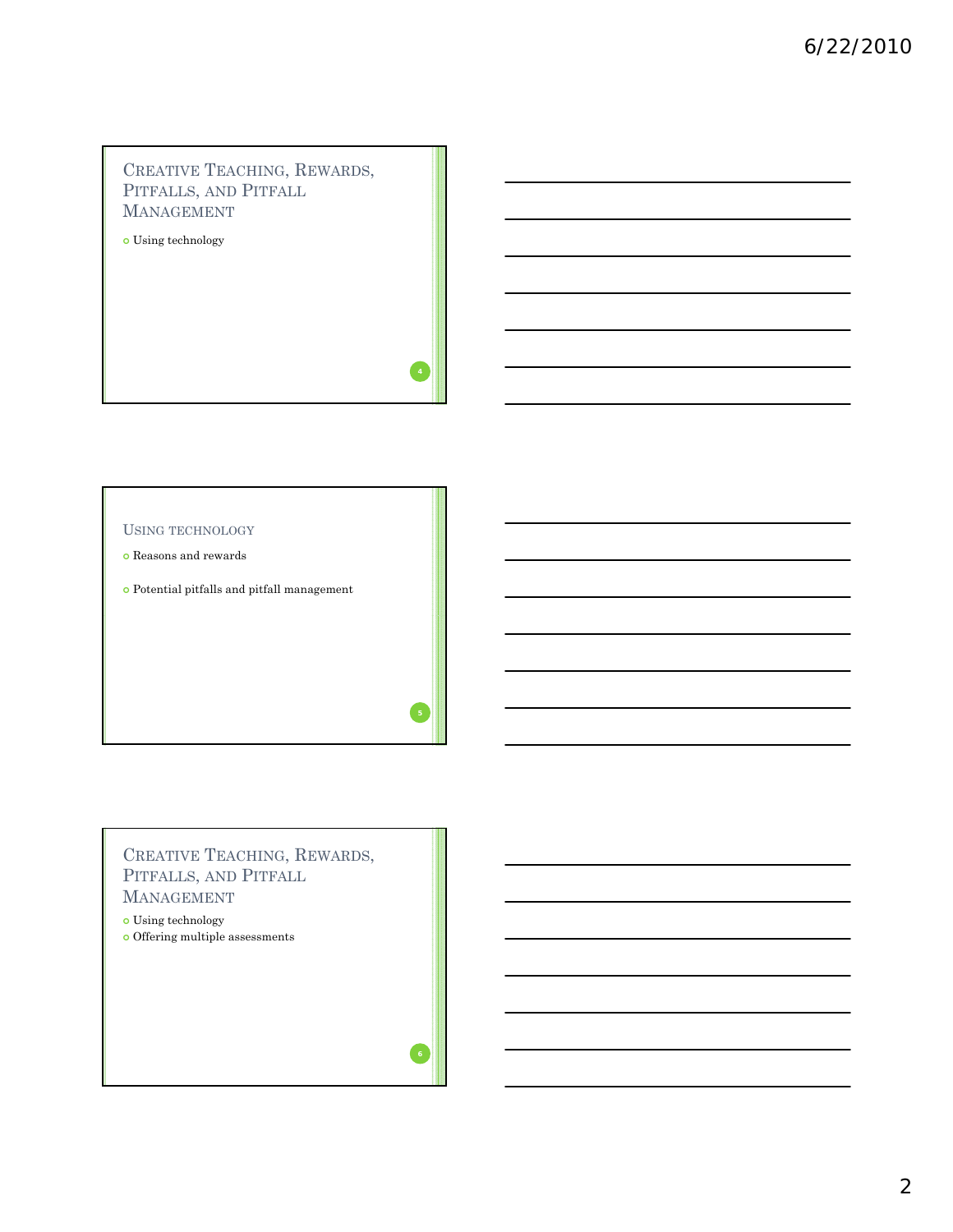

- $\bullet$  Reasons and rewards
- $\bullet$  Potential pitfalls and pitfall management

### CREATIVE TEACHING, REWARDS, PITFALLS, AND PITFALL MANAGEMENT

 $\bullet$  Using technology

- $\bullet$  Offering multiple assessments
- $\bullet$  <br> Introducing concepts with creative non-law examples and "new" pedagogical techniques

### INTRODUCING CONCEPTS WITH CREATIVE NON-LAW EXAMPLES AND "NEW" PEDAGOGICAL TECHNIQUES

<sup>|</sup> Reasons and rewards

<sup>|</sup> Potential pitfalls and pitfall management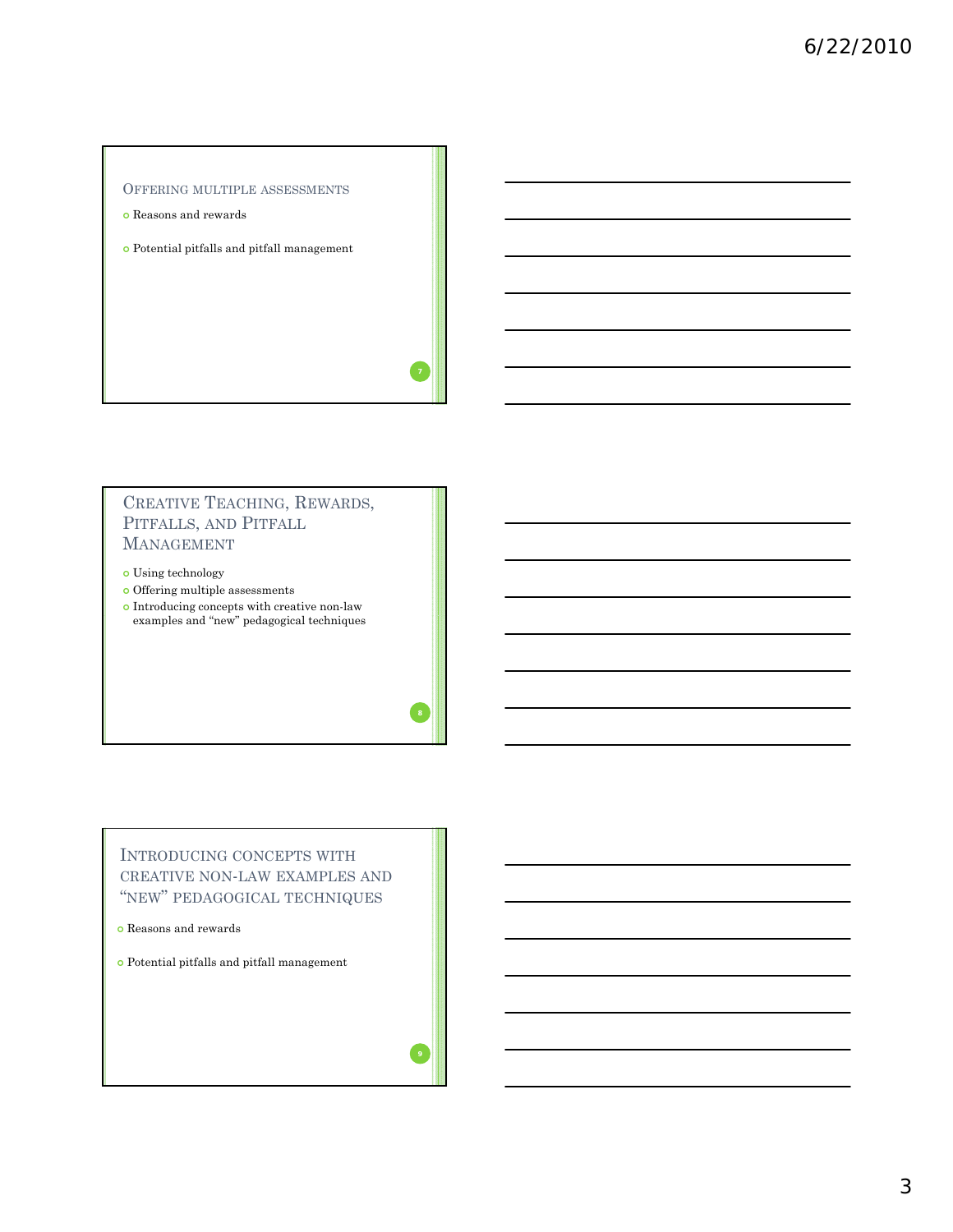#### CREATIVE TEACHING, REWARDS, PITFALLS, AND PITFALL MANAGEMENT

- $\bullet$  Using technology
- $\bullet$  Offering multiple assessments
- $\bullet$  <br> Introducing concepts with creative non-law examples
- <sup>|</sup> Incorporating small groups and peer assessment

#### INCORPORATING SMALL GROUPS AND PEER ASSESSMENT

- <sup>|</sup> Reasons and rewards
- $\bullet$  Potential pitfalls and pitfall management

#### CREATIVE TEACHING, REWARDS, PITFALLS, AND PITFALL MANAGEMENT

#### $\bullet$  Using technology

- $\bullet$  Offering multiple assessments
- $\bullet$  <br> Introducing concepts with creative non-law examples
- <sup>|</sup> Incorporating small groups and peer assessment <sup>|</sup> Choosing multiple readings instead of or in addition to a main casebook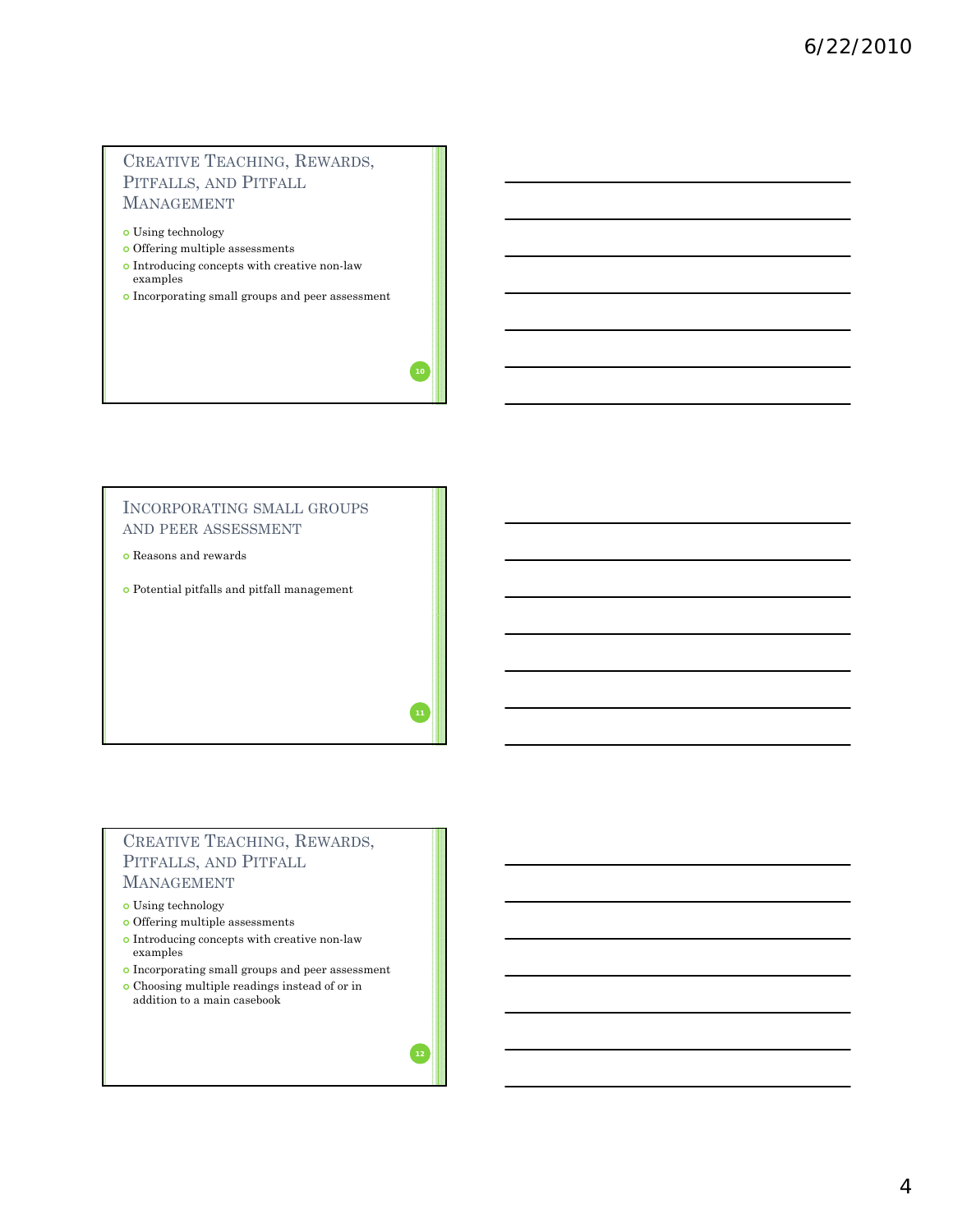#### CHOOSING MULTIPLE READINGS INSTEAD OF OR IN ADDITION TO A MAIN CASEBOOK

- <sup>|</sup> Reasons and rewards
- <sup>|</sup> Potential pitfalls and pitfall management

#### A BROADER VIEW OF ATTEMPTS AND FAILURES IN TEACHING

<sup>|</sup> "Teaching is always an act of faith. It requires that teachers perform unceasing imaginative leaps to conceive what may be possible for others to learn and to do, to think and to feel. Teachers must venture into the expansive realm of possibilities possibilities. . . ."\*

<sup>|</sup> The "f" word

- **o** Risk adversity
	- $\bullet$  Personal inclination
	- $\bullet$  Institutional culture

\*Banner & Cannon, The Elements of Teaching, at 75. **14**

#### A BROADER VIEW OF ATTEMPTS AND FAILURES IN TEACHING

- <sup>|</sup> How one assesses oneself as a teacher
- $\bullet$  How students assess one as a teacher
- $\bullet$  How other faculty assess one as a teacher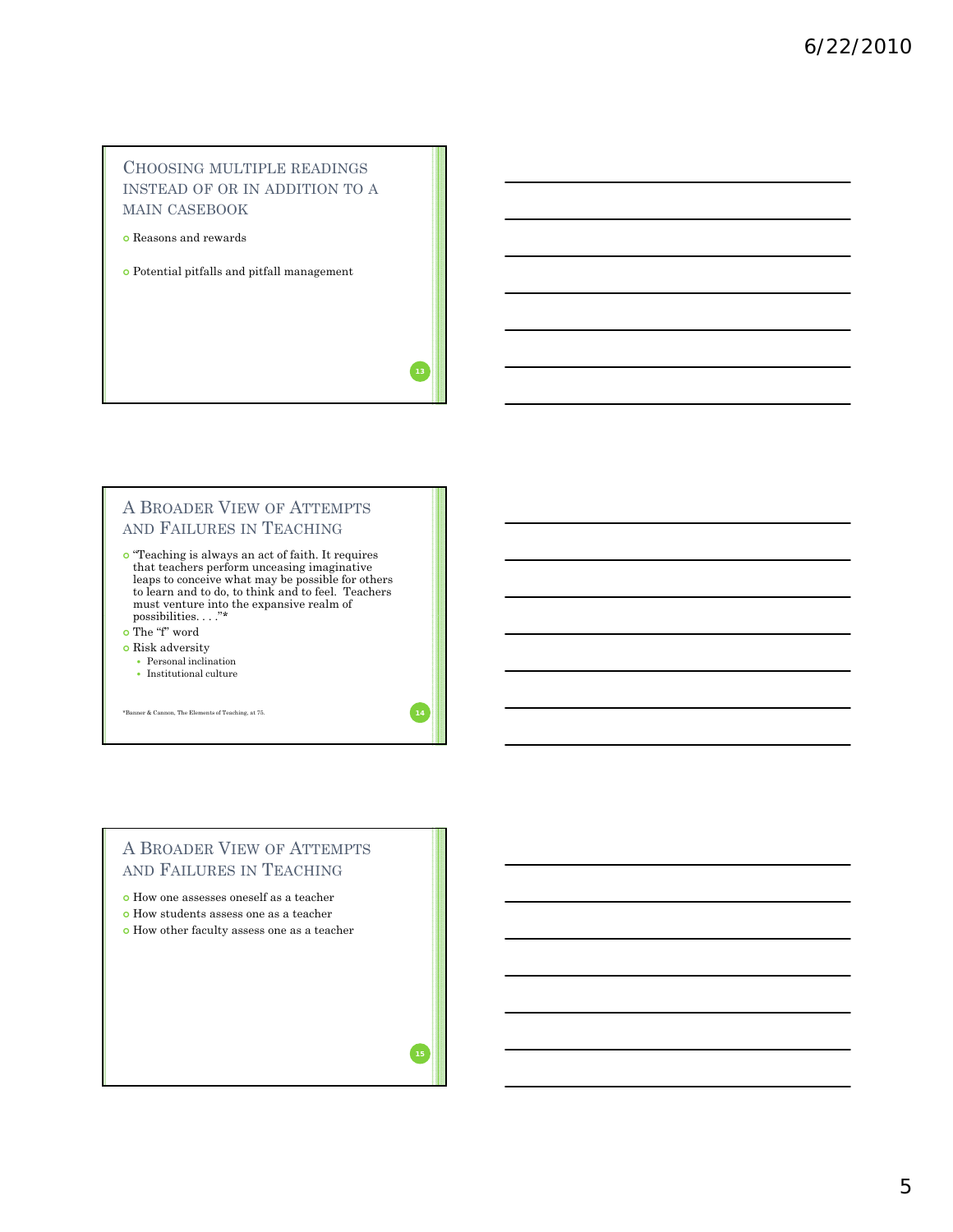### A BROADER VIEW OF ATTEMPTS AND FAILURES IN TEACHING

 $\bullet$  How one assesses oneself as a teacher

#### HOW ONE ASSESSES ONESELF AS A TEACHER

- $\bullet$  You must be the change that you want to see in legal education. (with apologies to Mahatma Gandhi)
- <sup>|</sup> Leading the transition from the new to the norm
- <sup>|</sup> Being your best teaching self (the teaching innovator) while protecting yourself on the path to tenure

#### A BROADER VIEW OF ATTEMPTS AND FAILURES IN TEACHING

- <sup>|</sup> How one assesses oneself as a teacher
- $\bullet$  How students assess one as a teacher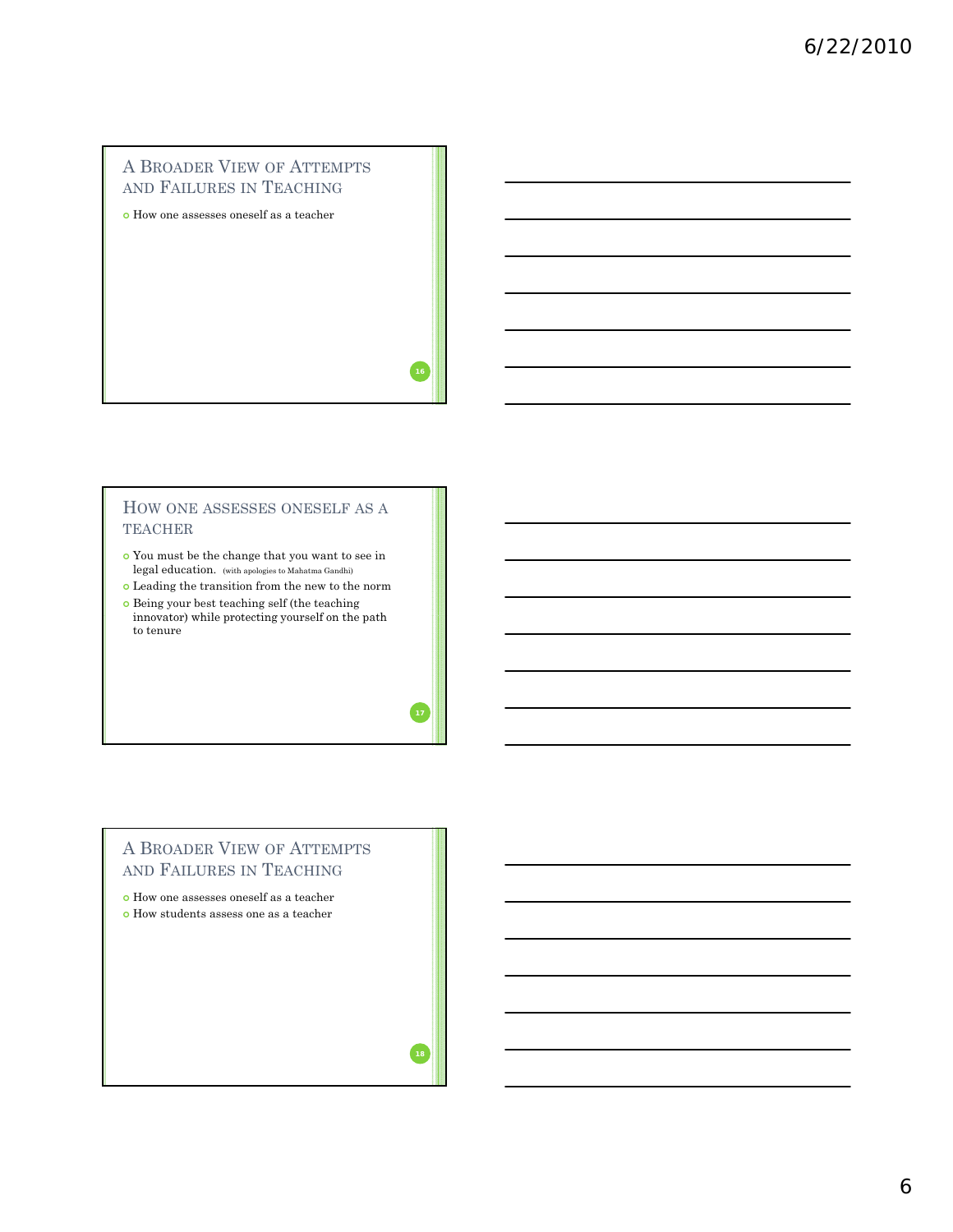#### HOW STUDENTS ASSESS ONE AS A TEACHER

 $\bullet$  Short term pain, long term gain

- $\bullet$  Being different v. being effective
- <sup>|</sup> Guiding the evaluation responses
	- $\bullet$  Multiple opportunities
	- Suggested focus

#### A BROADER VIEW OF ATTEMPTS AND FAILURES IN TEACHING

- <sup>|</sup> How one assesses oneself as a teacher
- <sup>|</sup> How students assess one as a teacher
- $\bullet$  How other faculty assess one as a teacher

#### HOW OTHER FACULTY ASSESS ONE AS A TEACHER

- $\bullet$  When and why you should care
- $\bullet$  The pink elephant in the room . . .